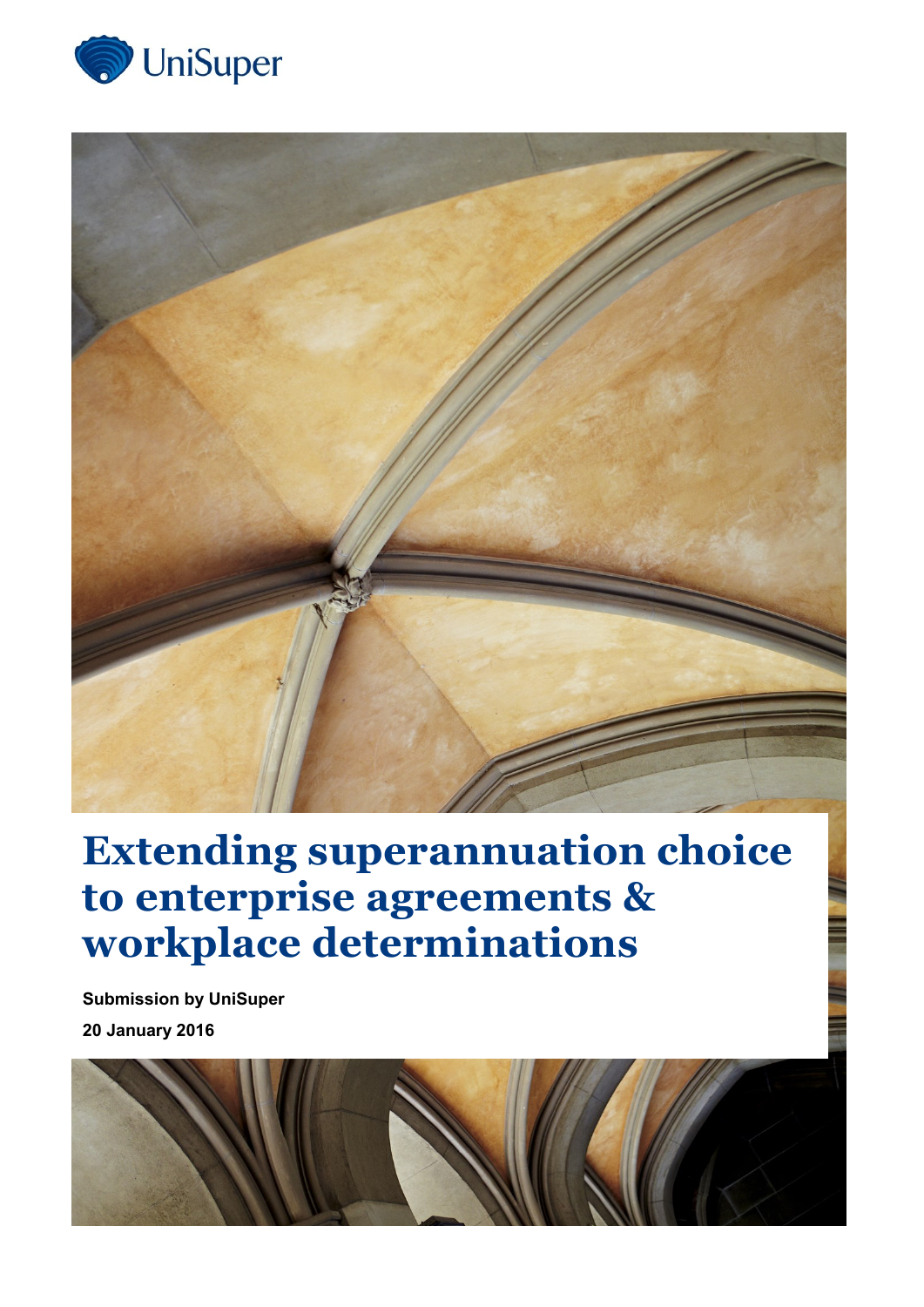

# **About UniSuper**

UniSuper<sup>1</sup> is the superannuation fund dedicated to people working in Australia's higher education and research sector. With approximately 400,000 members and \$49 billion in assets under management as at 30 June 2015, UniSuper is one of Australia's largest superannuation funds and has one of the very few open defined benefit schemes.

UniSuper, established in 1983 as a defined benefit (DB) scheme, was modelled broadly on then contemporary DB schemes in the Australian public sector and overseas peer funds. The benefit design from its outset offered full portability of benefits across all participating employers and coverage of all permanent employees in the sector, including general, academic and professional staff.

The multi-employer nature of UniSuper led to some important distinguishing features from its commencement, in particular:

- a fixed contribution rate of 14% of salary p.a. for employers and 7% of salary p.a. for contributing members;
- by covering the whole university sector, members can maintain defined benefit membership when transferring between employers within the sector;
- members can defer their benefits (so maintain membership) through periods when not employed in the university sector;
- a formula-based benefit related to member's salary, tenure and employment experience.

Over its foundation years, UniSuper succeeded in obtaining broad coverage of permanent employees in the Australian university sector and "folded in" a large number of legacy DB superannuation and pension schemes from individual institutions on a successor fund and/or optional transfer basis.

Today, 37 universities and roughly 200 related bodies are participating employers. The Defined Benefit Division (DBD) remains funded by a 14% employer contribution and 7% default member contribution (which members can reduce with appropriate benefit adjustments). Many members also receive an additional 3% "award" contribution paid into an associated accumulation account, making a total employer contribution of 17%.

We also manage two defined contribution, accumulation-style accounts. Accumulation 1, is for members who are not entitled to DBD membership and Accumulation 2 is based on the same 14%/17% employer contributions paid by participating employers for those who opt out of DBD membership.

-

 $1$  This submission has been prepared by UniSuper Management Pty Ltd (ABN 91 006 961 799), which acts as the administrator of the Trustee, UniSuper Limited (ABN 54 006 027 121). This submission is endorsed by the Trustee.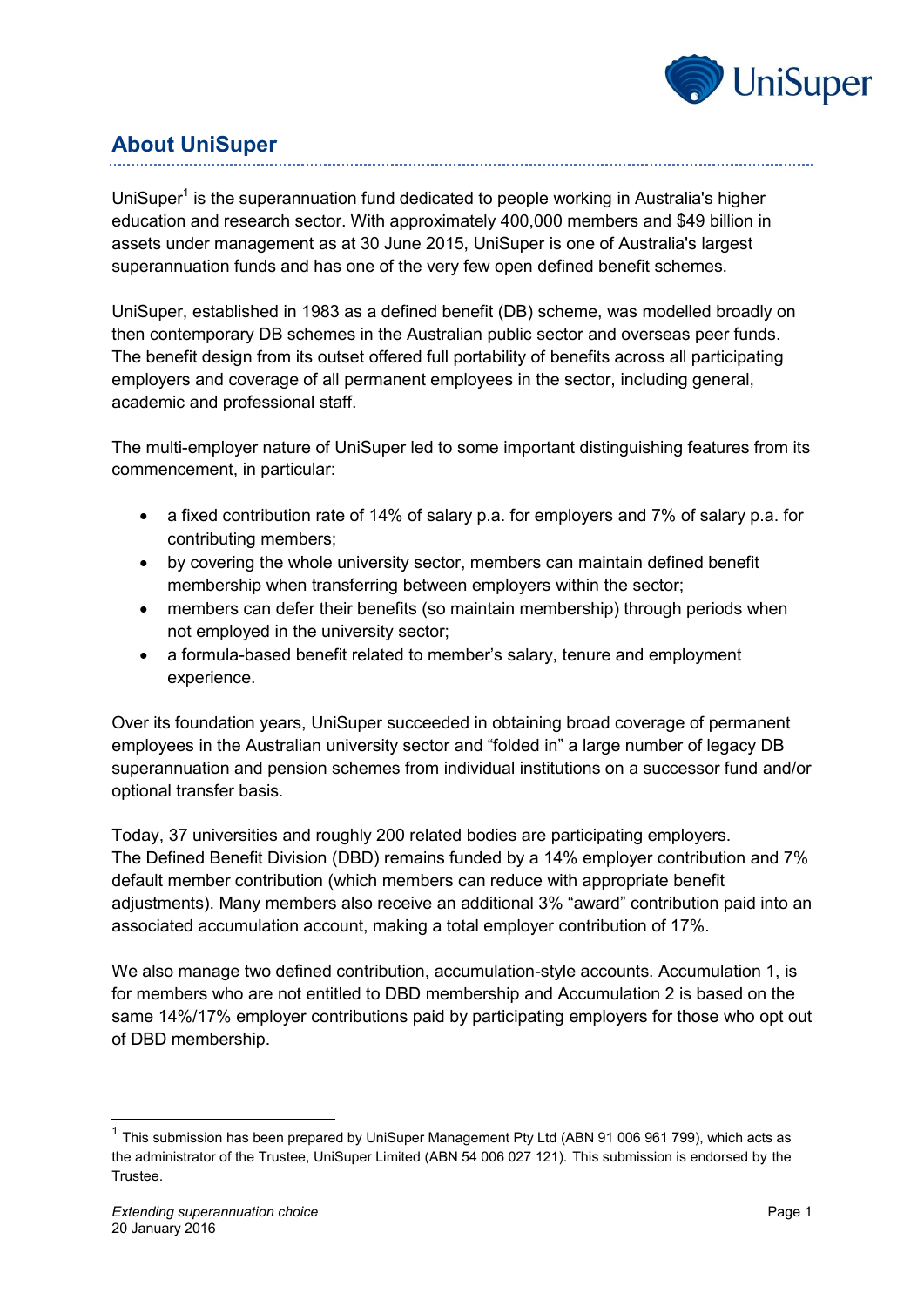

UniSuper is proud to be recognised as one of Australia's most awarded super funds. Over the years we have received a string of awards and high ratings from independent ratings and research agencies. Most recently we were named 'Super Fund of the Year' and 'Best Fund: Investments, 2015' by Chant West and received 5 apples ratings for our Accumulation 1 and Accumulation 2 products. Our Accumulation products were also awarded a 10-year Platinum Performance rating by SuperRatings. These awards reflect our ongoing commitment to providing members with the highest quality products and services, along with our competitive investment returns.

UniSuper Management Pty Ltd would welcome the opportunity to discuss the submission further and to provide additional information in respect of the comments made in this submission. Should you have further queries, please contact Sean Hughes on (03) 8831 6513 or [sean.hughes@unisuper.com.au.](mailto:benedict.davies@unisuper.com.au)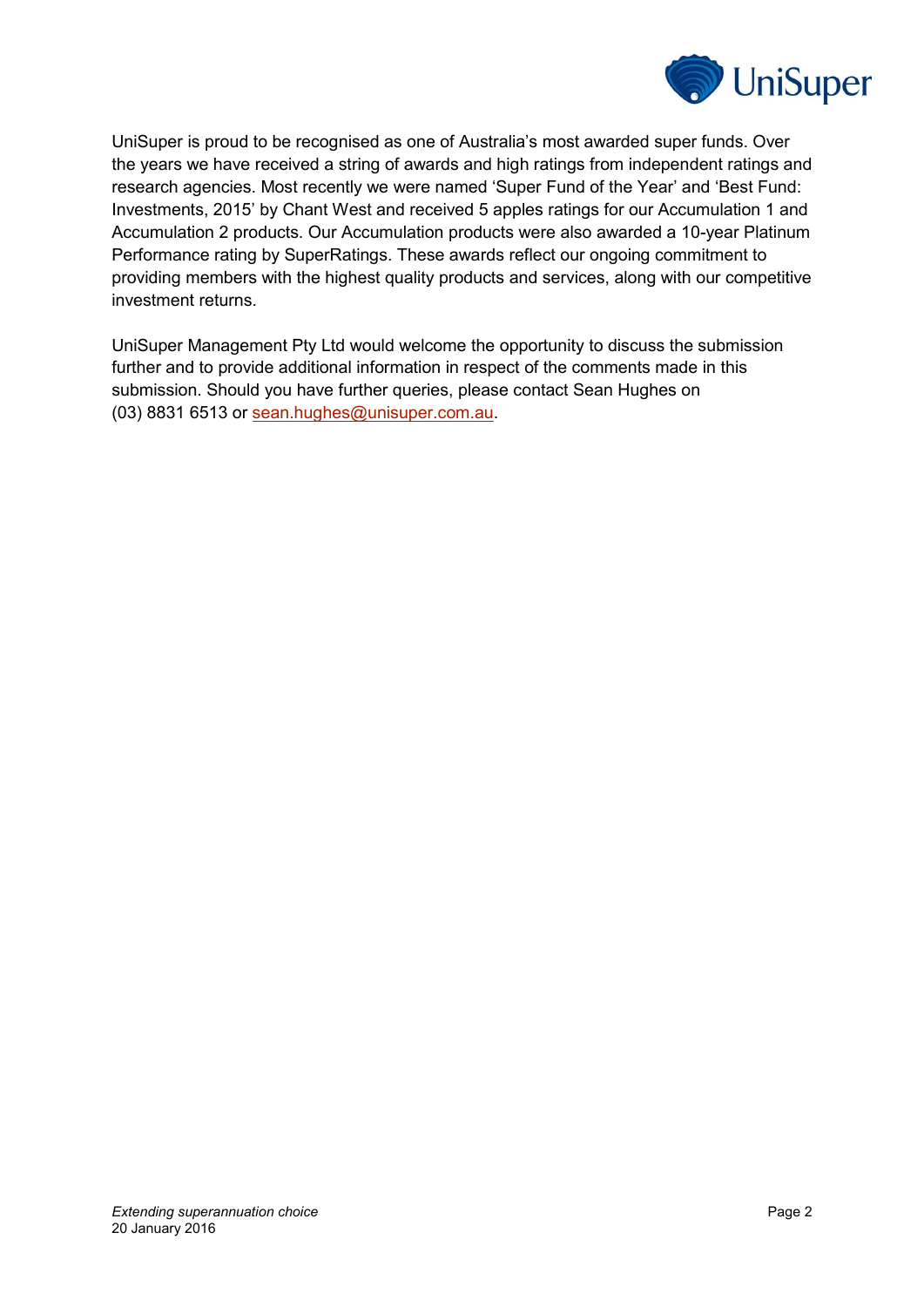

## **Executive summary**

UniSuper welcomes this opportunity to provide comments on the exposure draft legislation to expand the coverage of the Choice of Fund regime to include more Australian workers.

## **UniSuper makes three main suggestions to improve the draft legislation and policy process.**

## **1. Exemption from Choice when an employee is a DB member**

The policy principle stated in the Explanatory Memorandum (EM) for the original Choice Bill should be restated in the EM for the proposed Bill to clarify that the exemption applies to both existing and future newly eligible DB members: *"This bill prescribes a class of employee who cannot choose a fund into which their superannuation contributions are paid. This will ensure that employers are not required to fund additional superannuation benefits for employees."*

Also the proposed heading for section 20(3A) should also be changed to clarify the basis for the exemption and we suggest the following wording: *Employer is obliged to contribute to defined scheme and member's benefit not affected.*

## **2. The proposed transition timeline to Choice – multi-employer arrangements**

An alternative transition plan for multi-employer schemes should be developed to ensure that employees and employers in the relevant sector continue to have consistent superannuation arrangements. This could be done by a uniform transition date linked to the finalising of all new agreements across the relevant sector after 1 July 2016. This would ensure that all employees and all employers know exactly when Choice will take effect.

## **3. Joint consultation**

Choice and default superannuation are related issues, and have the potential to affect the viability of DB schemes and other collectively-pooled arrangements. These issues need to be considered together and there should be further consultation on how to deal with the issue of those who receive employer support in excess of the Superannuation Guarantee (SG) minimum level.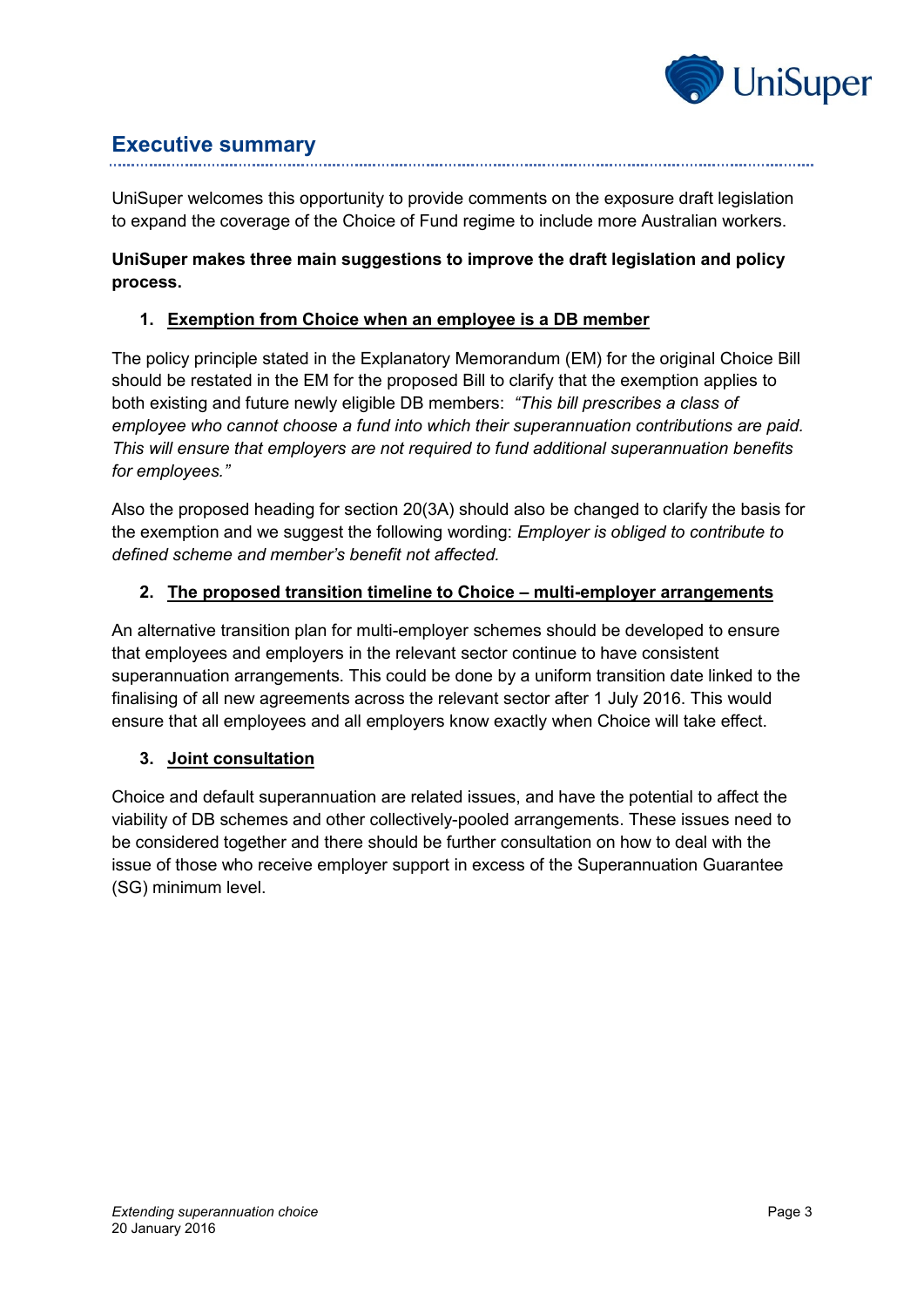

## **Extending choice to employees covered by enterprise agreements**

UniSuper is the default superannuation fund in numerous enterprise agreements across the higher education sector<sup>2</sup> and Choice of Fund  $-$  as envisaged in the current law  $-$  does not widely apply. Arguably, the current exemption of DB schemes from Choice of Fund legislation is because the choices of individuals could have a detrimental effect on a group of people.

We believe that, under the draft legislation, all of our members in accumulation options (twothirds of our active members and \$31 billion in assets under management) would have choice, while members in the DB scheme (one-third of our active members and \$18 billion in assets) would not. There are very strong reasons why DB schemes were exempted from the Choice of Fund rules over ten years ago and these reasons remain relevant.

Our DB scheme has been in operation for over 30 years. Under current legislative arrangements, we have been able to establish a successful, well-funded, innovative and *open* DB scheme. In contrast to accumulation products (which are directly exposed to investment volatility) DB schemes aim to deliver a more predictable formula-based benefit. The DB structure offers members far greater certainty in planning for their retirement, achieving this through pooling members' assets to smooth investment experience, ultimately providing a stable (formula-based) benefit that is not directly exposed to the volatility of investment markets. Over three decades, and many economic cycles, no UniSuper DB member has had any reduction to their accrued defined benefit. Even after the financial crisis in the last decade, defined benefits accrued by members have not been impacted. Many Australians have not been so fortunate.

We note that future directions for product development across the superannuation industry suggest a return to many of the principles of collective-risk sharing. The proposal for a Comprehensive Income Product for Retirement is likely to involve some risk-pooling to address longevity risk. While an extension of Choice – along with any changes to default arrangements – would not necessarily preclude collective-risk pooling, it is easier and more efficient to pool risks between a well-understood and readily definable class or group of members in a particular sector, particularly where a trustee has a long-established relationship to a sector and has deep and extensive data on employment patterns, resignation and retirement ages, along with reliable mortality and life expectancy data.

-

 $2$  UniSuper is named in the two higher education awards and in a third award on post-secondary education. Despite having default status in awards and EBAs, many new employees can still "opt out" of being a member of UniSuper. We have established rules, supported by enterprise agreements, that allow new employees the choice to join another fund and not UniSuper, particularly where an employee is already a member of another similar defined benefit scheme, such as the CSS or PSS, or is a visiting academic from overseas. These rules were also established to prevent members having duplicate superannuation accounts.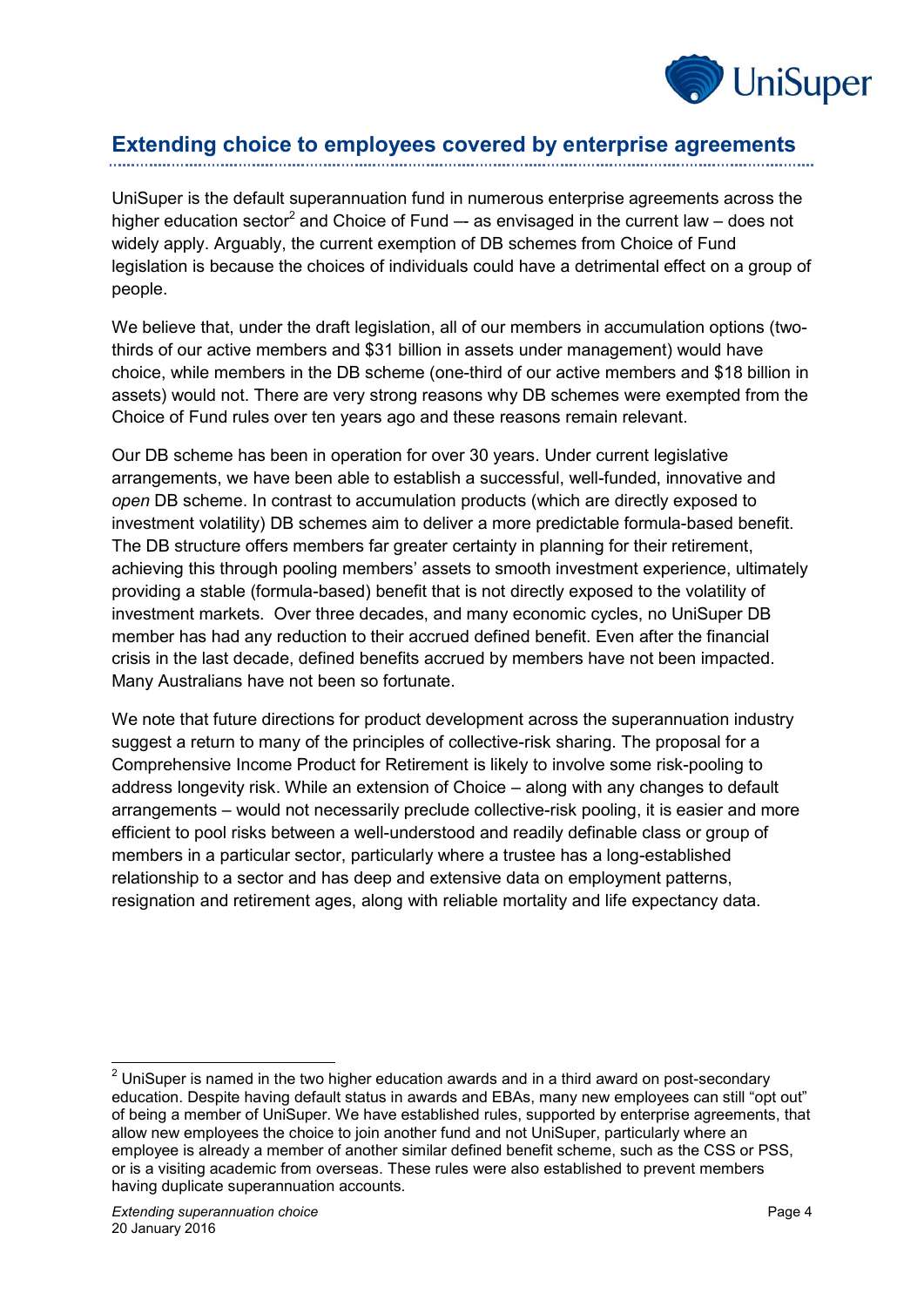

## **Exemption for** *existing* **DB members – should continue**

Even though the exemption from Choice for *existing* DB members is being maintained, it is important to highlight that if it were removed, there would be significant consequences. In UniSuper's case, if existing DB members were able to redirect their SG contributions to another fund, there would need to be significant rule changes and deed amendments because our current defined benefit design requires a level of employer funding (typically 14%) well above the current SG rate.

Even if members were able to redirect their SG contributions and UniSuper received the difference (i.e. 4.5%) there would still be potential problems.

Firstly, the defined benefit accruing under a 4.5% contribution would be very small and made even smaller after taking into account provision for contributions tax, insurance and administration. Secondly, there could be considerable difficulties in determining and implementing an appropriate Minimum Requisite Benefit for DB members where employer contributions are made across different schemes, particularly to a scheme not connected to UniSuper.

In all likelihood, were existing DB members able to redirect their SG contributions to another scheme, we would have to introduce new rules that would exit them from the DBD, crystallising their defined benefit, and then direct their residual contributions to an accumulation account.

Any such move could have consequences for those who remained in the scheme, having the potential to put pressure on the funding viability of the scheme because there could be:

- Material numbers of exits of DB members who choose to leave the DB and crystallise their defined benefits, which could lead to significant funding and asset valuation and liquidity issues
- A fundamental shift in the remaining membership profile, creating future funding concerns
- Increased anti-selection risk, exacerbated by a lower proportion of members remaining within the scheme

Such unintended consequences could lead to perverse effects and moral hazards which might, quite possibly, prompt an actuarial review of funding and potentially require appropriate actions to ensure the ongoing viability of the scheme. Whilst it is an issue for the Fund (UniSuper) itself, this could negatively impact many individual members as possible reductions in benefits could be required because the Fund has neither a government guarantee nor recourse to additional employer contributions.

We believe the very strong reasons why DB schemes are exempted from the Choice of Fund rules will continue to remain relevant into the future.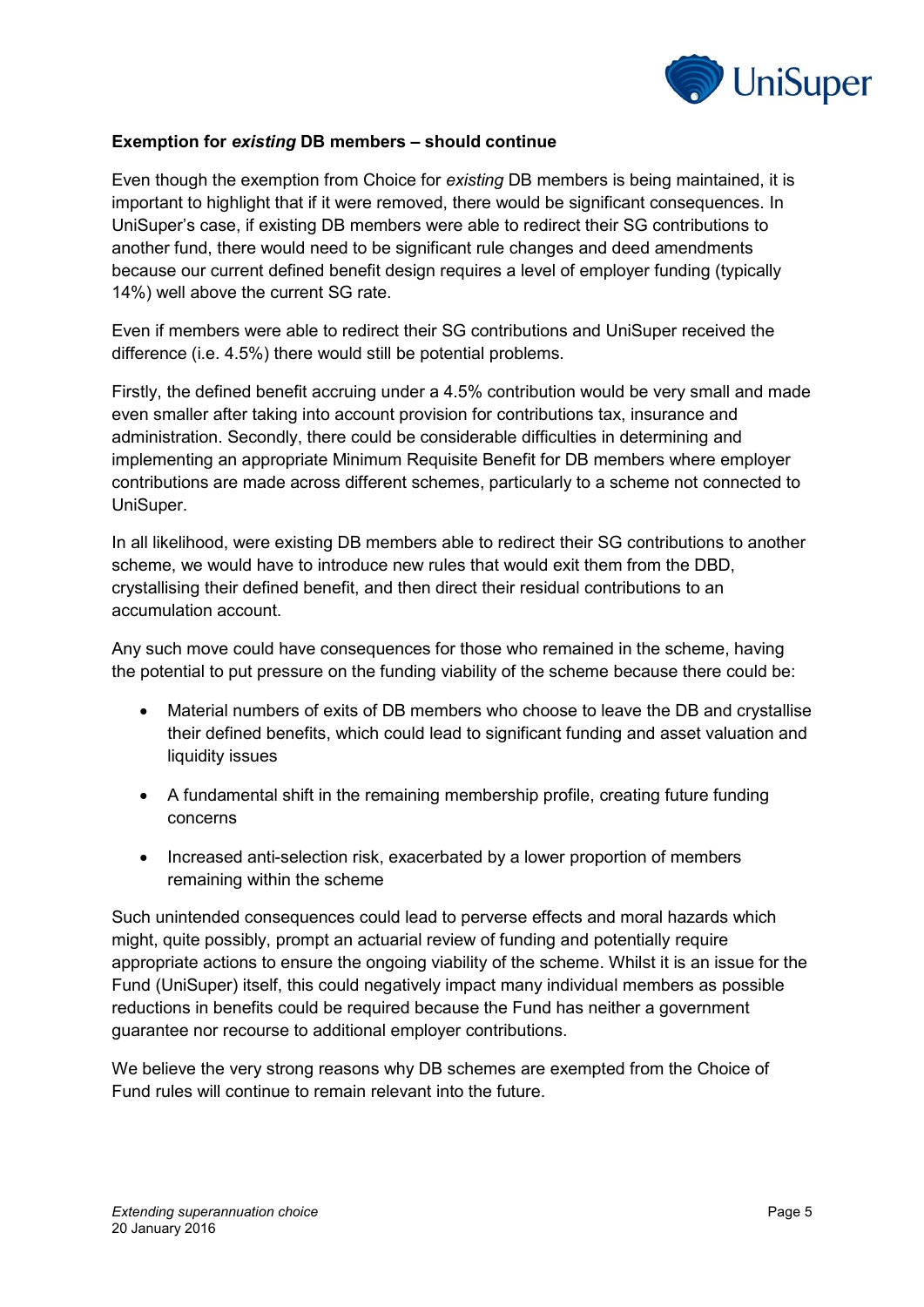

## **Exemption for** *future newly eligible* **DB members – should be clarified and confirmed**

The draft legislation is not clear on how (or if) the exemption from Choice would apply to *future newly eligible* DB members (i.e. future new employees to the sector who are eligible to join UniSuper's DBD), or existing accumulation members who may become newly eligible to join the DBD.

We believe there needs to be an exemption for both *existing* and *future newly eligible* DB members for a number of reasons, including the following:

- 1. If a lower proportion or fundamentally different profile of members were to join the scheme, over time, this could lead to the unintended perverse effects and moral hazards foreshadowed above.
- 2. There could be situations where employers are exposed to potentially being obliged to contribute to a defined benefit scheme under the scheme's trust deed or participation agreements as well as being obliged to make SG payments to a scheme of the employee's choice under the Choice legislation.
- 3. There could also be inconsistencies across employers, particularly where their pay cycles are different (e.g. fortnightly or monthly). For example, under the existing law, a new employee could become a DB member within 14 days of commencing a new job because the obligation to make superannuation contributions to the DB scheme could fall due before a Standard Choice Form has been issued (generally within 28 days of commencing employment and with the employer having up to two months to act upon the choice request).
- 4. Where employers are obliged to provide superannuation support in excess of the minimum SG requirement, typical of DB schemes, members who are able to exercise Choice would end up having two accounts: one, the default for their current employer and the other in a separate fund of their choice. The Financial System Inquiry's Recommendation on Choice was seeking to avoid that very issue of proliferation of accounts.

As the policy intent is to avoid each of these outcomes, we believe the DB exemption needs to be clarified through a clearer exemption from Choice for both *existing* and *future newly eligible* DB members.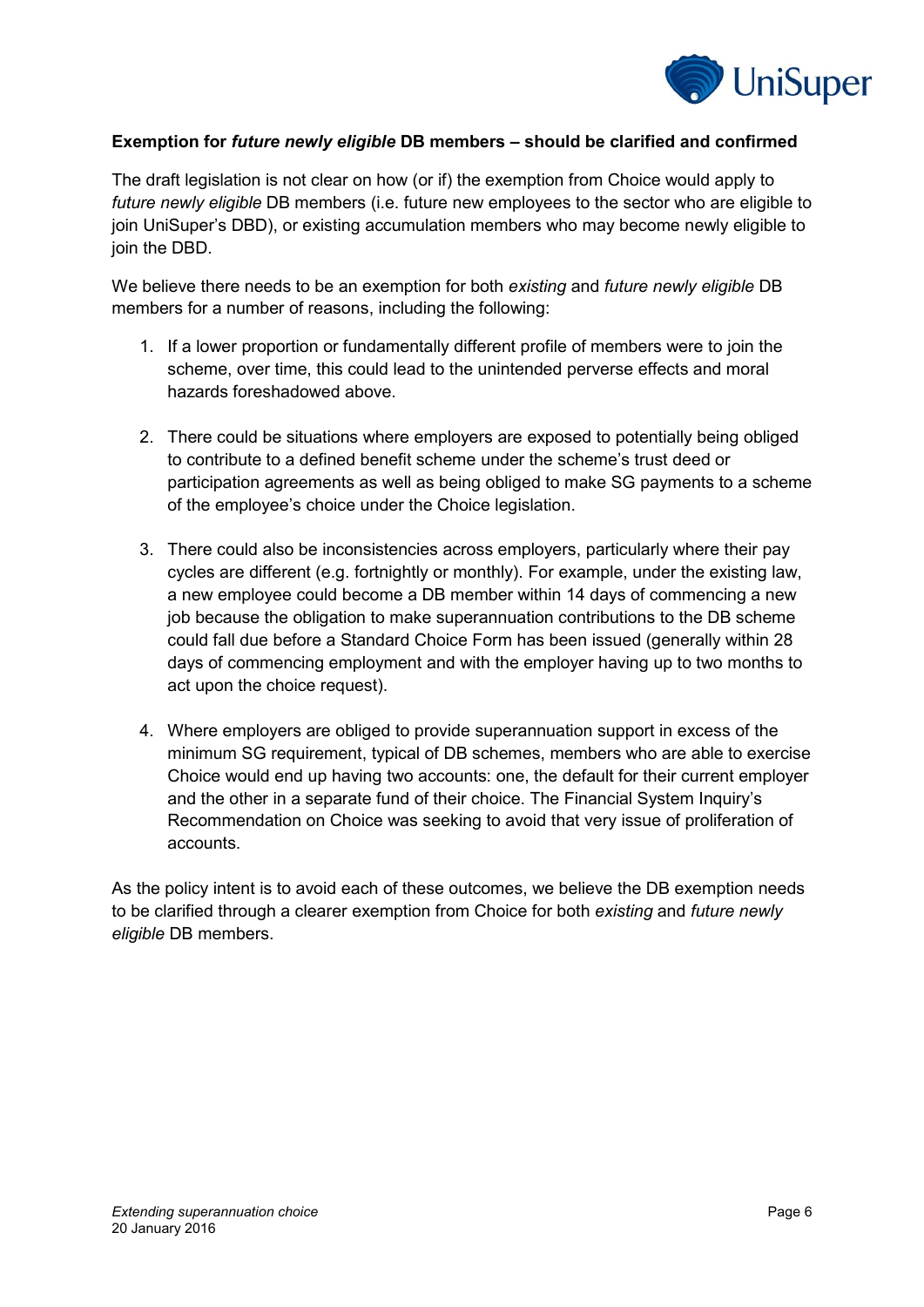

## **Specific comments on the draft legislation**

The draft legislation includes an exemption from Choice when an employee is a DB member. Proposed section 20(3A) of the Superannuation Guarantee (Administration) Act 1992, the "member benefit unaffected" test, mirrors closely other exemptions previously codified in sections 32F(3) and 32NA(9) of that Act. These exemptions are hard to follow and, as we understand it, the policy basis for the DB exemption is to ensure that employers are not required to make contributions both to a DB scheme as well as SG contributions to another scheme of an employee's choice.

This policy principle was stated in the Explanatory Memorandum (EM) for the original Choice Bill: "This bill prescribes a class of employee who cannot choose a fund into which their superannuation contributions are paid. This will ensure that employers are not required to fund additional superannuation benefits for employees."<sup>3</sup> We think this principle should be restated in the EM for the proposed Bill to clarify that the exemption applies to both *existing* and *future newly eligible* DB members,

The proposed heading for section 20(3A) could also be changed to clarify the basis for the exemption and we suggest the following wording: *Employer is obliged to contribute to defined scheme and member's benefit not affected*.

## **The proposed transition timeline to Choice – for multi-employer arrangements**

One of the strengths of the existing system, and one of the key drivers behind the creation of UniSuper, is that employees can – and should be able to – move between participating employers, typically the 37 universities, seamlessly and continue to receive the same superannuation arrangements. Under the proposals, this may no longer be the case.

Transitional issues could create complications and confusion for employers, employees / members and super funds. Currently, roughly 50 EBAs cover the higher education sector and they expire at different dates. These agreements, under the *Fair Work Act 2009*, will continue to operate after their nominal expiry date until they are replaced or terminated by application to the Fair Work Commission.

EBAs in the higher education sector typically have a duration of three or four years. Some EBAs take significant time to negotiate. Consequently, Choice within the higher education sector could come into effect in a staggered manner over a number of years. Whilst it would notionally start on 1 July 2016, the full effects would not likely be seen for number of years, potentially as late as 2019 or 2020. While this might be manageable for a single employer with one (or possibly two) EBAs, it becomes more complex with multiple employers.

We are concerned that the transition period will lead to uncertainty and will likely create complexity for employers and confusion for employees as university staff move between different institutions over a four year period (2016-2020) with their superannuation

<sup>-</sup> $3$  Revised Explanatory Memorandum, Superannuation Legislation Amendment (Choice of Superannuation Funds) Bill 2003, p. 10 para 1.23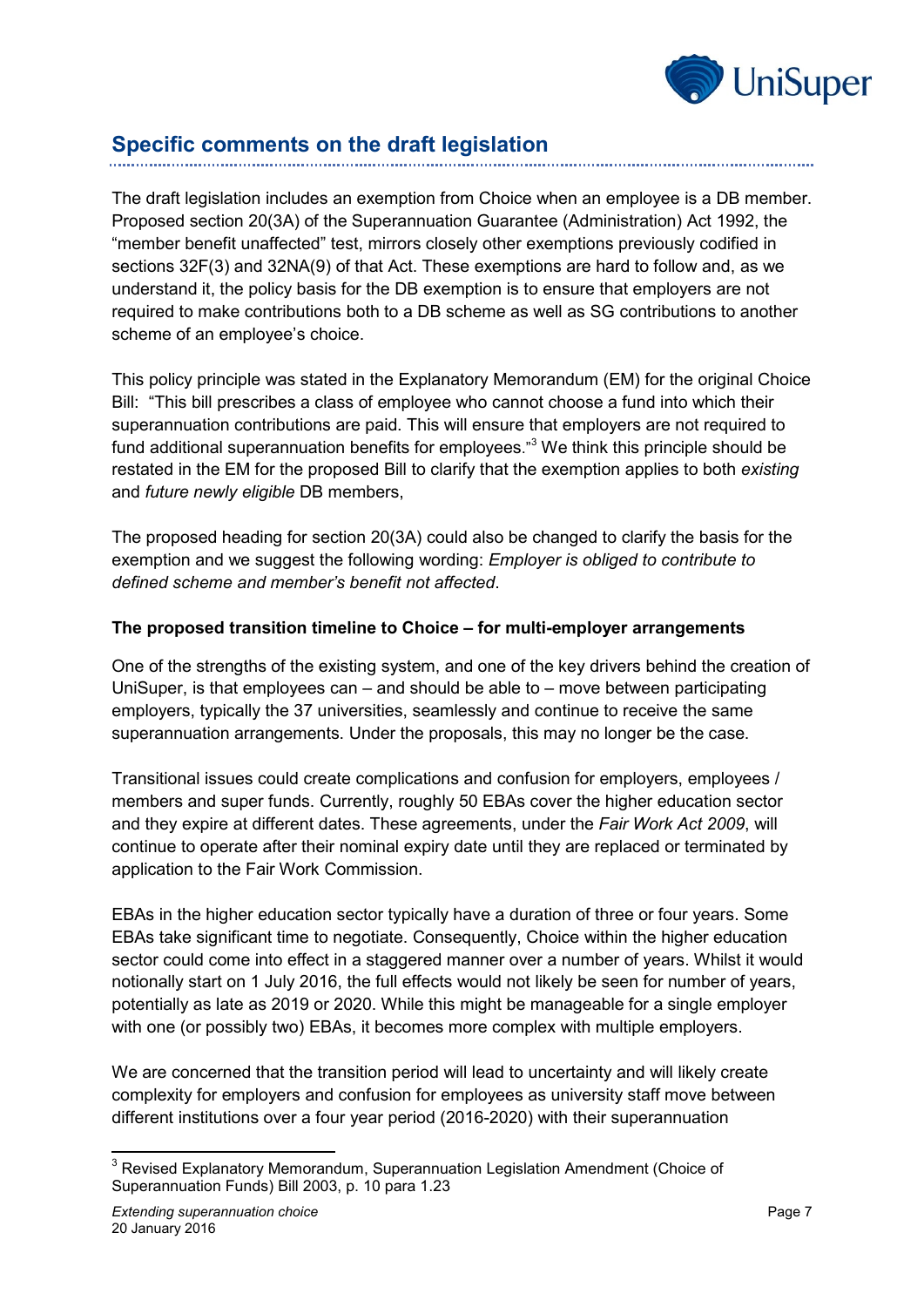

transitioning in and out of the new Choice environment. Indeed, some part time staff work across three or more universities simultaneously. Such a scenario implies significant administrative complexity.

We are also concerned about the potential for labour market consequences during the transition period. For example, some employees might choose (or not choose) a job with another employer because of differing superannuation arrangements across the sector. This would be a disadvantageous outcome for our members because UniSuper was specifically established as a multi-employer scheme designed to ensure that members could move seamlessly from one employer to another and receive consistent superannuation arrangements within the sector, albeit with different employers.

We suggest consideration of an alternative transition plan for multi-employer schemes to ensure that employees and employers in the relevant sector continue to have consistent superannuation arrangements. This could be done by a uniform transition date linked to the finalising of all new agreements across the relevant sector after 1 July 2016. This would ensure that all employees and all employers know exactly when Choice will take effect. Under the current proposals, this is completely unknown.

## **Choice and Default are closely related issues – joint consultation is appropriate**

Choice and Default superannuation are closely related issues, particularly for DB schemes because both matters have the potential to affect the on-going viability of collectively-pooled arrangements. The issues raised in this submission are specific to the DB sector and include matters that we believe should be addressed in a separate and targeted consultation. The consultation we seek would complement the work on default superannuation currently underway at the Productivity Commission because it would address the issue of default arrangements for those employees who receive employer support in excess of the SG rate. UniSuper would be happy to participate in such consultation.

#### **Conclusion**

The problem, as we see it, is that the existing focus of the Choice legislation on directing SG contributions does not readily translate to the superannuation entitlements of employees in the higher education sector. This creates challenges and uncertainty for employers, employees and UniSuper's Trustee over the destination of the remaining superannuation contribution i.e. in addition to the SG contribution. Choice, as it stands, fails to address the circumstances of schemes such as UniSuper which has a DB option to which employers and employees can contribute at a rate in excess of 250% of the SG level in a bid to build better retirement outcomes, reducing the likelihood of reliance upon government support as members age.

The proposed legislation could also undermine the ways in which UniSuper's current and proposed products support emerging policy around, for example, provision of a Comprehensive Income Product for Retirement.

The framing of Choice in these circumstances may lead to unintended consequences, perverse outcomes and the potential for moral hazard. Consequently, it could create